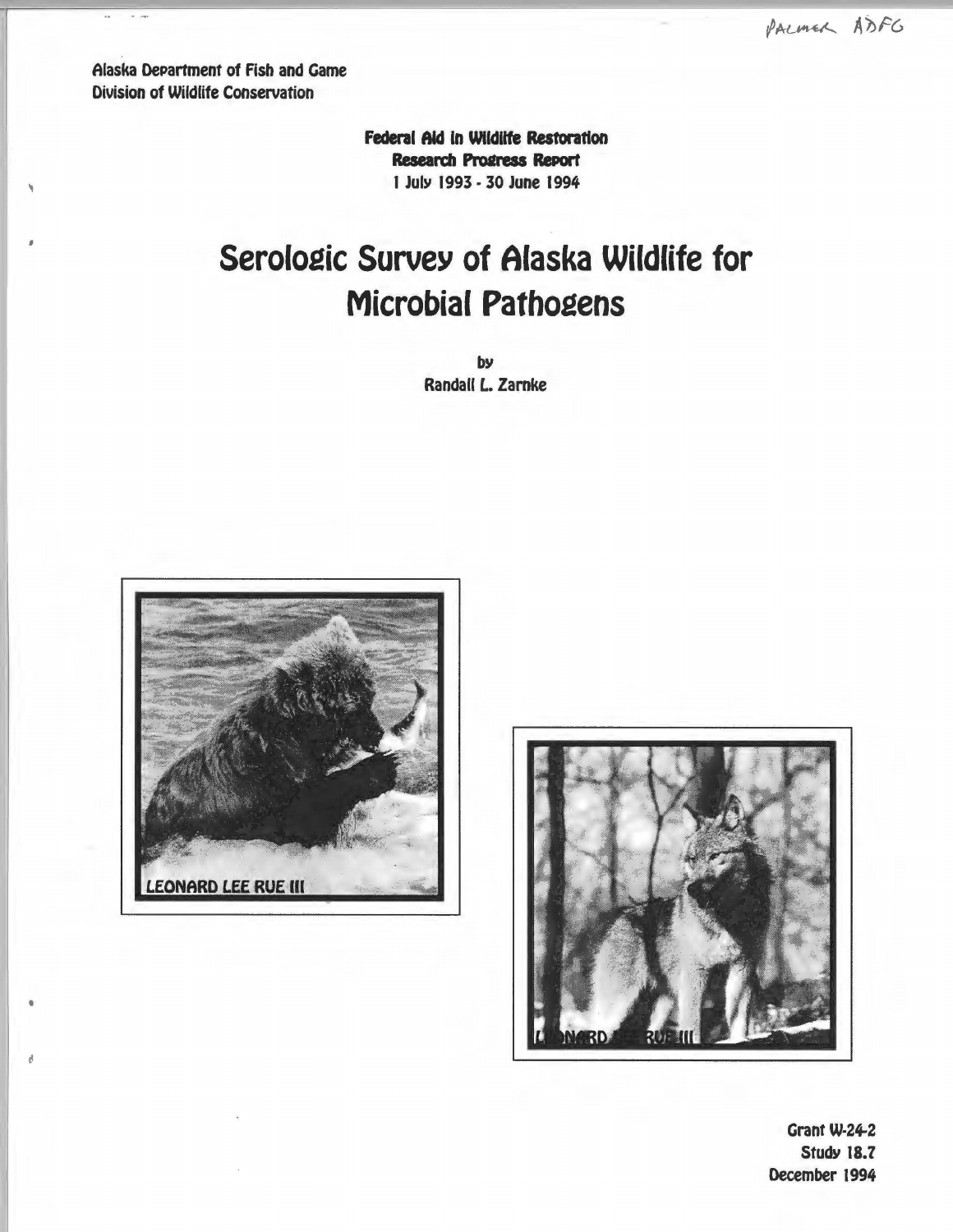## STATE OF ALASKA Tony Knowles, Governor

## DEPARTMENT OF FISH AND GAME Carl L. Rosier, Commissioner

## DIVISION OF WILDLIFE CONSERVATION Wayne L. Regelin, Acting Director

Persons intending to cite this material should receive permission from the author(s) and/or the Alaska Department of Fish and Game. Because most reports deal with preliminary results of continuing studies, conclusions are tentative and should be identified as such. Please give authors due credit.

Additional copies of this report and other Division of Wildlife Conservation publications are available from:

> Publications Specialist ADF&G, Wildlife Conservation P.O. Box 25526 Juneau, AK 99802 (907) 465-4190

The Alaska Department of Fish and Game administers all programs and activities free from discrimination on the bases of race, religion, color, national origin, age, sex, marital status, pregnancy, parenthood, or disability. For information on alternative formats for this and other department publications, please contact the department ADA Coordinator at (voice) 907-465-6173, (TDD) 1-800-478-3648, or FAX 907-586-6595. Any person who believes she/he has been discriminated against should write to: ADF&G, PO Box 25526, Juneau, AK 99802 5526 or O.E.O., U.S. Department of the Interior, Washington DC 20240.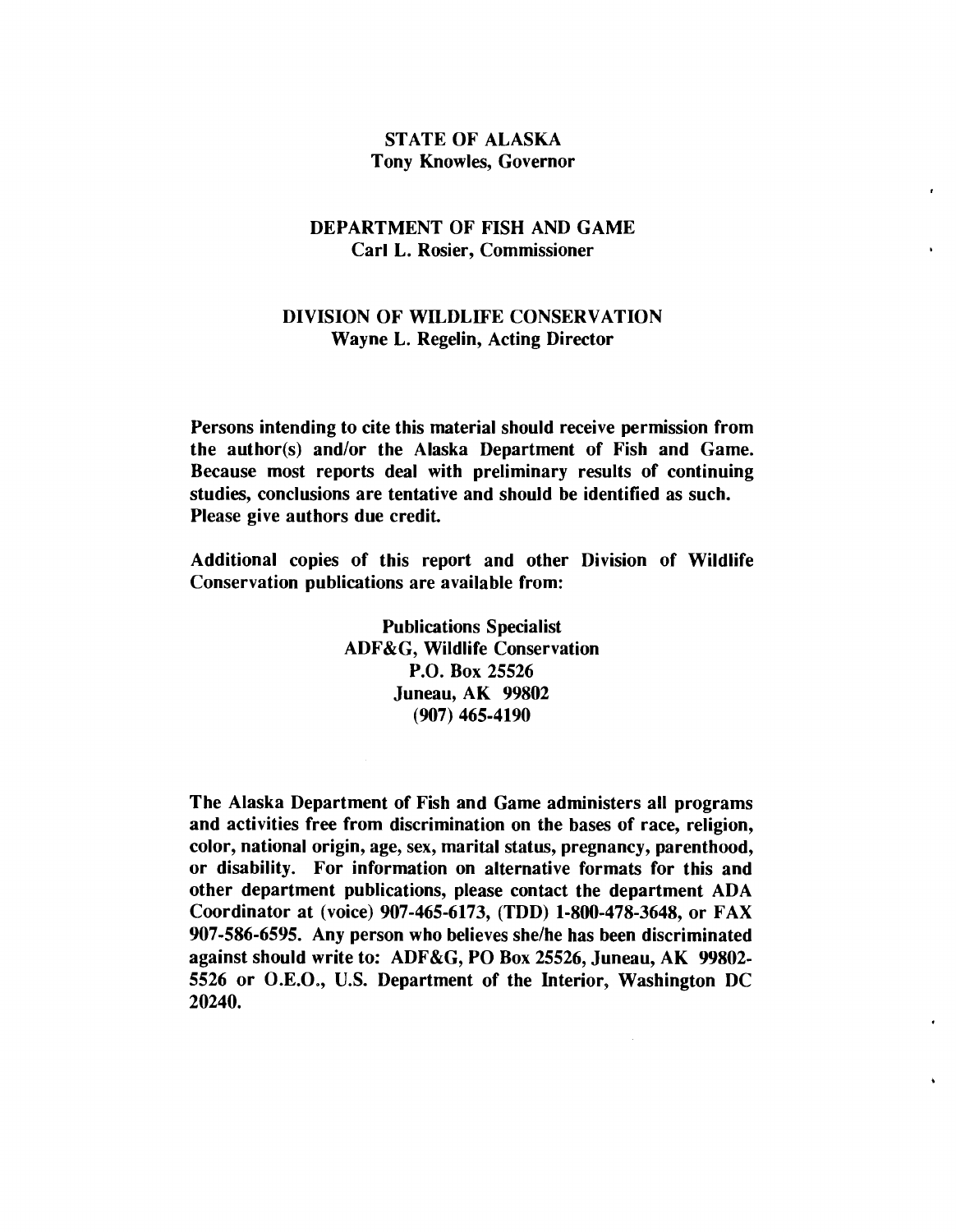## PROGRESS REPORT (RESEARCH)

State: Alaska

Cooperator: None

| Project No.: $W-24-2$ | Project Title: Wildlife Research and Management                                    |
|-----------------------|------------------------------------------------------------------------------------|
| Study No.: $18.7$     | Study Title: Serologic Survey of Alaska Wildlife for<br><b>Microbial Pathogens</b> |

Period Covered: 1 July 1993-30 June 1994

## **SUMMARY**

During the last few years, several small disease-oriented projects have been initiated. All are still in progress. In-depth reports will be filed when the projects are completed. The brief reports which follow constitute this year's report of activities.

Key Words: Alaska, serologic, survey, wildlife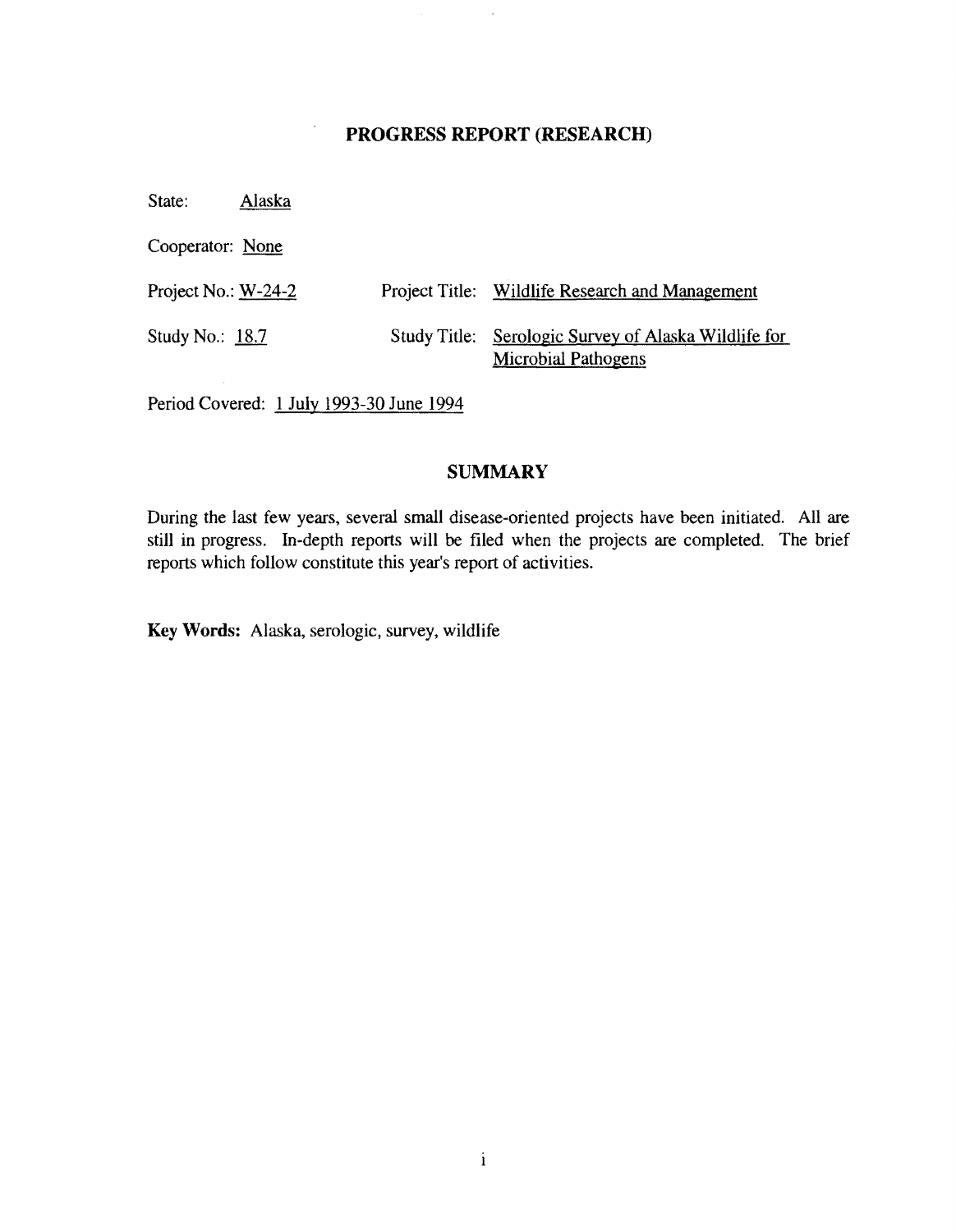#### **CONTENTS**

### Page

| Part II $\ldots$ $\ldots$ $\ldots$ $\ldots$ $\ldots$ $\ldots$ $\ldots$ $\ldots$ $\ldots$ $\ldots$ $\ldots$ $\ldots$ $\ldots$ $\ldots$ $\ldots$ $\ldots$ $\ldots$ $\ldots$ $\ldots$ $\ldots$ $\ldots$ $\ldots$ |  |
|---------------------------------------------------------------------------------------------------------------------------------------------------------------------------------------------------------------|--|
|                                                                                                                                                                                                               |  |
|                                                                                                                                                                                                               |  |
|                                                                                                                                                                                                               |  |

#### **BACKGROUND**

The Alaska Department of Fish and Game (ADF&G) has conducted serologic surveys of varying degrees of sophistication since the early 1960s. In the early days these surveys were limited in scope, consisting of tests for evidence of 1 or 2 diseases in 1 or 2 host species. Since the late 1970s, however, the surveys have been expanded to include up to 30 disease agents and 23 potential host species. Such a framework provides a meaningful health profile of Alaska's wildlife.

#### **OBJECTIVES**

The goal of this study is to serologically monitor Alaska wildlife populations for evidence of previous exposure to infectious diseases. Maximum benefit will be derived by keeping the survey as broad as possible, both in terms of diseases and potential hosts. In an attempt to keep the cost of this study as low as possible, samples will be collected opportunistically with other research and management operations.

#### **METHODS**

From 1970 through 1990 surveys have included approximately 9000 samples. Blood samples are usually collected in conjunction with other research and management projects. Preliminary preparation of samples is in Fairbanks before shipment to laboratories in other parts of the world. When results are received in Fairbanks, the data are relayed to the contributor, with an evaluation of potential management implications.

I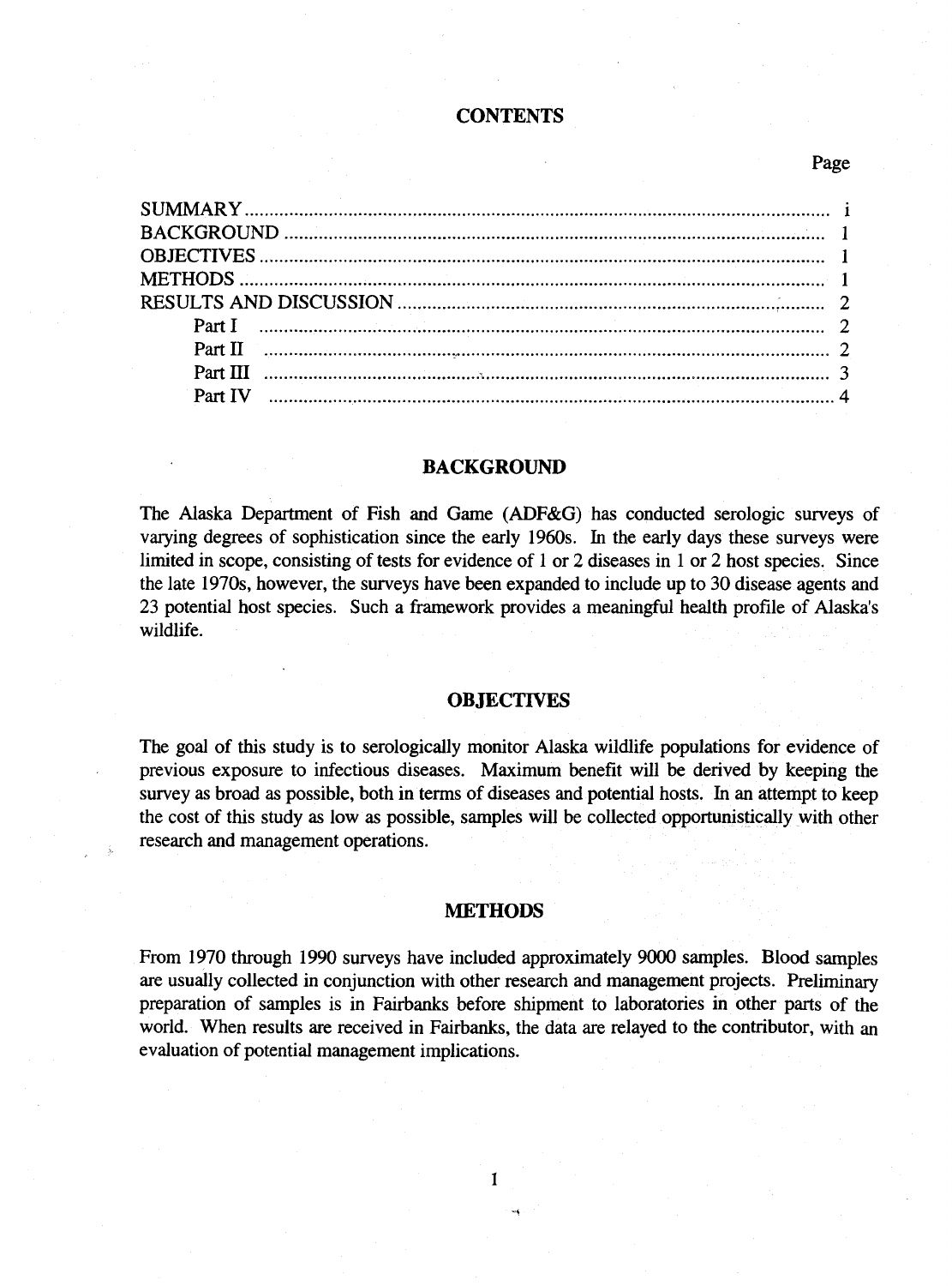#### **RESULTS AND DISCUSSION**

**Machine Albert** 

HAR ASSESSMENT ROLL OF THE REAL PROPERTY. Range (1988)

## **Part 1**

S.

## รอยการให้กำลัง

There is little information available in the published literature regarding exposure of free . ranging lynx (Felis lynx) to infectious disease agents. In the absence of large-scale research projects, it is difficult to collect blood samples from enough lynx to constitute a meaningful serologic survey.

Several years ago, ADF&G staff members contacted wildlife disease investigators and lynx biologists in the Yukon Territory and the Northwest Territories. The ADF&G proposed that all lynx sera from these areas be pooled with sera collected in Alaska for the purpose of conducting a large-scale survey. Samples have been slowly accumulating. A goal of 100 samples has been established.

Sera will be tested for evidence of exposure to the following disease agents:

- (1) feline panleukopenia virus,
- (2) feline leukemia virus,
- (3) feline herpes virus,
- (4) feline calicivirus,
- (5) feline coronavirus, and
- (6) feline influenza virus.

A manuscript which describes the results of the tests will be prepared and submitted to a referred journal.

#### **Part II**

Prior to 1990, all ADF&G sera were tested by the U.S. Department of Agriculture. Service was terminated apparently for fiscal and political reasons. Since that time, ADF&G has been trying to reconstruct the serologic testing program. The ADF&G currently has a viable arrangement for testing ungulate sera. However, testing of carnivore sera (principally, bears and wolves) is unsettled.

A testing program for wolf and bear sera was negotiated with the veterinary college at the University of California-Davis (UCD). Sera have been submitted and tested (572 grizzly/brown bear, 433 wolf, and 162 black bear).

Comparison of tests conducted at UCD with tests conducted at other laboratories revealed major discrepancies for some disease agents. Results for infectious canine hepatitis virus were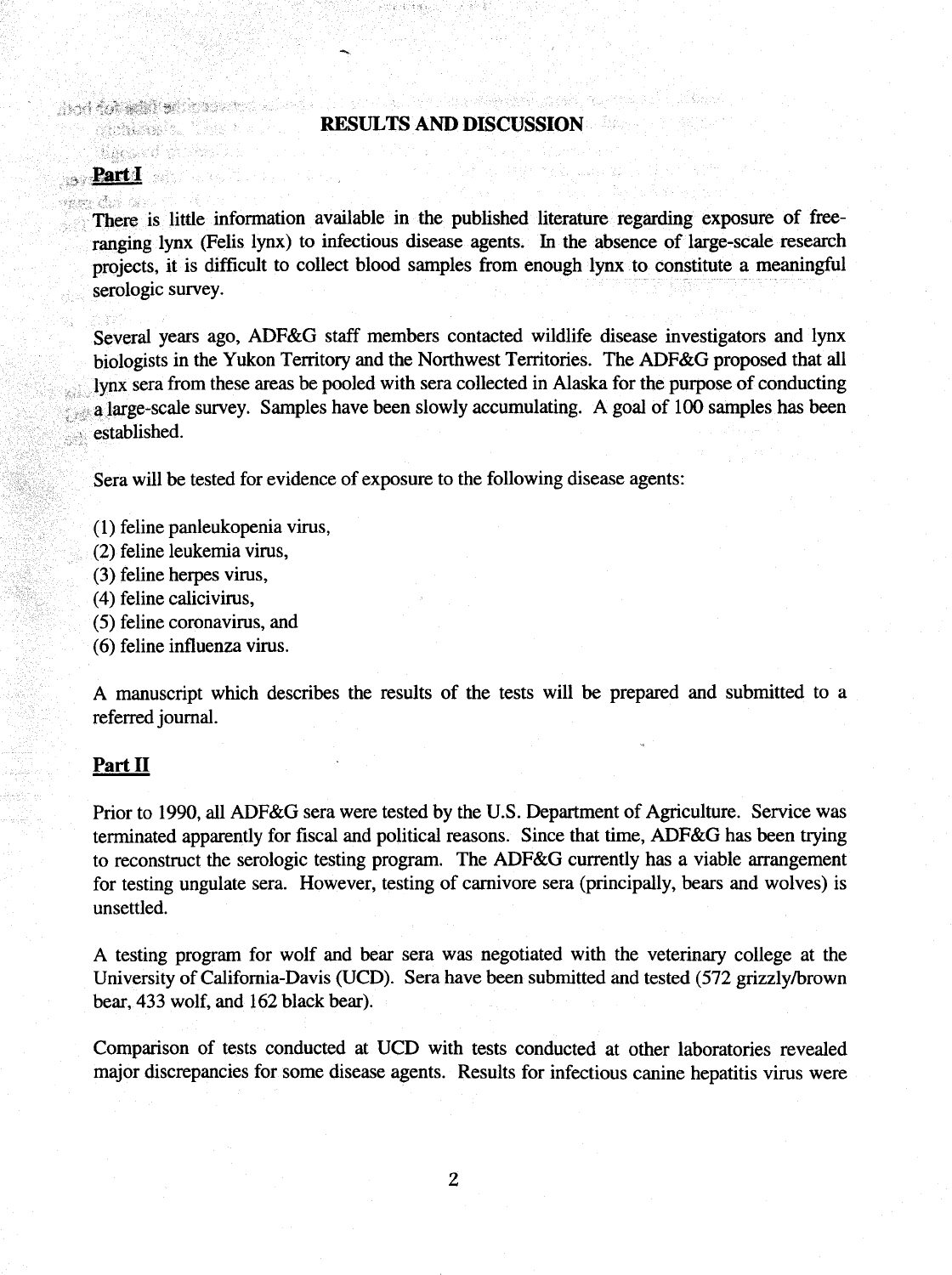quite comparable. However, there was poor correlation of test results between the labs for both canine distemper virus and canine parvovirus.

It is not unusual to find minor differences between tests completed at different labs. However, the discrepancies referred to above were much more significant. Test results from one lab may have indicated that a particular sample had a high antibody titer to a selected disease agent. The other lab may have reported the sample as "negative," i.e., no measurable antibody was detected. Another sample may have been the opposite with the first lab reporting a "negative" result, whereas the other lab reported a high titer. There was no pattern suggesting that one lab was continually reporting higher or lower test results. This type of inconsistency is unacceptable.

In order to resolve these discrepancies, matched samples have been sent to three labs. If results from tests conducted at UCD are comparable with tests conducted at the other labs, ADF&G will resume submissions to UCD. If results are not comparable, ADF&G will resume the search for an acceptable lab to test bear and wolf sera.

#### **Part** III

For the past several decades, animal disease investigators have been trying to develop a reliable serologic test for trichinosis. Microbial disease agents elicit an antibody-mediated immune response in mammals. These antibodies are relatively easy to detect and measure. Parasitic diseases do not elicit the same degree of antibody-mediated response. Therefore, development of a serologic test for trichinosis has been less successful.

Since approximately 1980, several research groups have focused attention on an enzyme-linked immunosorbent assay (ELISA) procedure for diagnosing trichinosis. Staff members with Agriculture Canada have successfully developed this method for use with domestic swine.

The ADF&G approached Agriculture Canada with the possibility of adapting their ELISA for use with bear sera. Agriculture Canada agreed to the proposal. Several hundred grizzly/brown bear sera were tested. Test results revealed a distinctive pattern. Antibody prevalence on Kodiak and Admiralty Islands was 0%. Prevalence in Game Management Units 20A and 13B was 15%. On the North Slope, prevalence exceeded 50%.

A manuscript describing adaptation of the ELISA for use with bear sera was submitted to the *Journal of Wildlife Diseases.* The manuscript was rejected. Reviewers indicated that it would be necessary to validate the ELISA by comparing serologic test results to results obtained by a more traditional procedure. Such comparisons should ideally be conducted on a significant number of bears.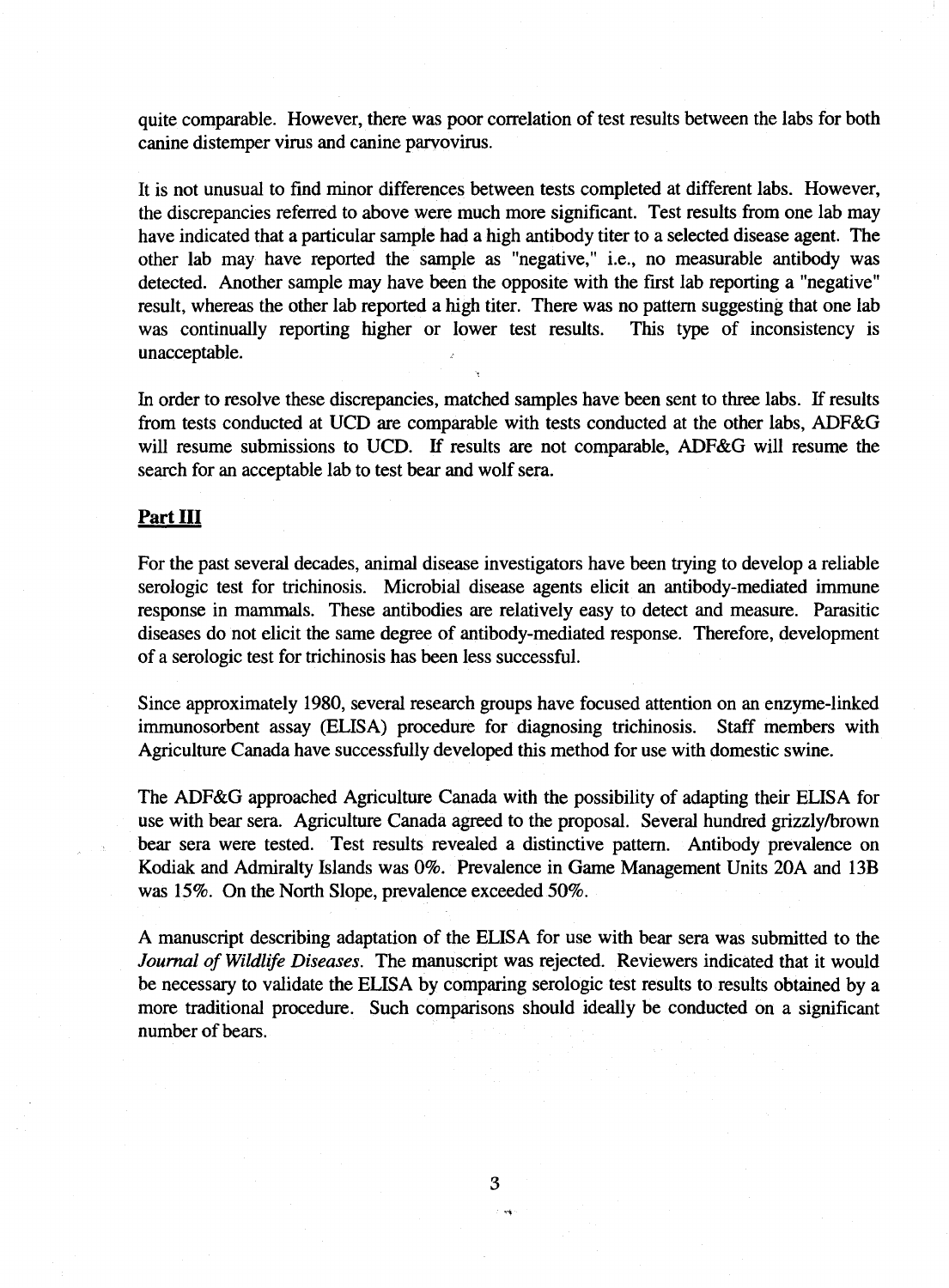A method known as enzyme digestion is the long-term standard procedure for diagnosing trichinosis. This procedure is based on enzymatic digestion of a muscle sample. The resulting digested material is subsequently examined with a microscope for presence of *Trichinella* spp. larvae.

It is difficult to obtain both muscle tissue and blood from the same bear. Blood is routinely collected by biologists who capture bears. However, muscle samples are rarely collected. Conversely, muscle samples can be collected from skulls which successful bear hunters are required to submit for attachment of a permanent tag. However, hunters are usually unwilling and/or unable to collect blood. Thus, it appears unlikely that current practices can provide an adequate number of paired samples from the same bears.

In 1994, the ADF&G hopes to evaluate the effectiveness of internally-implanted radio transmitters in grizzly bears. Implantation of these transmitters will obviously require minor surgery. If this project is approved, the ADF&G will collect a small sample of intercostal muscle for the purpose of validating the ELISA test results. Biologists on the North Slope have been approached to collect similar specimens. Hopefully, an adequate number of paired samples can be collected and tested. This comparison will allow validation of the ELISA procedure. The original manuscript describing adaptation of the ELISA test for use with bear sera will then be resubmitted. A second manuscript describing results of the large-scale survey of bears in Alaska will also be submitted.

## **Part IV**

In the mid 1980s, marine mammal disease specialists in Europe identified a herpesvirus which had caused illness and death in a harbor seal *(Phoca vitulina)* nursery. A serologic testing agreement was negotiated between the ADF&G and the group which conducted this pioneering study. Sera from marine mammals collected in Alaska waters were submitted for testing.

In 1988, a distemper virus decimated seal populations in northern European waters. Serologic testing for this virus was added to our existing agreement with colleagues in Europe.

Approximately 1000 sera have been tested for evidence of exposure to these two viruses. Results of tests for seal herpesvirus have been analyzed. A manuscript has been prepared and reviewed by the European collaborators. The manuscript is currently being reviewed by North American experts. It will be submitted to the *Journal of Wildlife Diseases* in 1994.

Results of tests for phocine distemper virus have been questioned by other experts in the field. Extensive discussions are underway in order to resolve the disagreement. At present, differences of opinion appear minor and may be easily resolved. The two factions essentially agree on the amount of antibody present in each sample. However, they disagree on a threshold value to distinguish between those animals exposed to the virus and those animals which have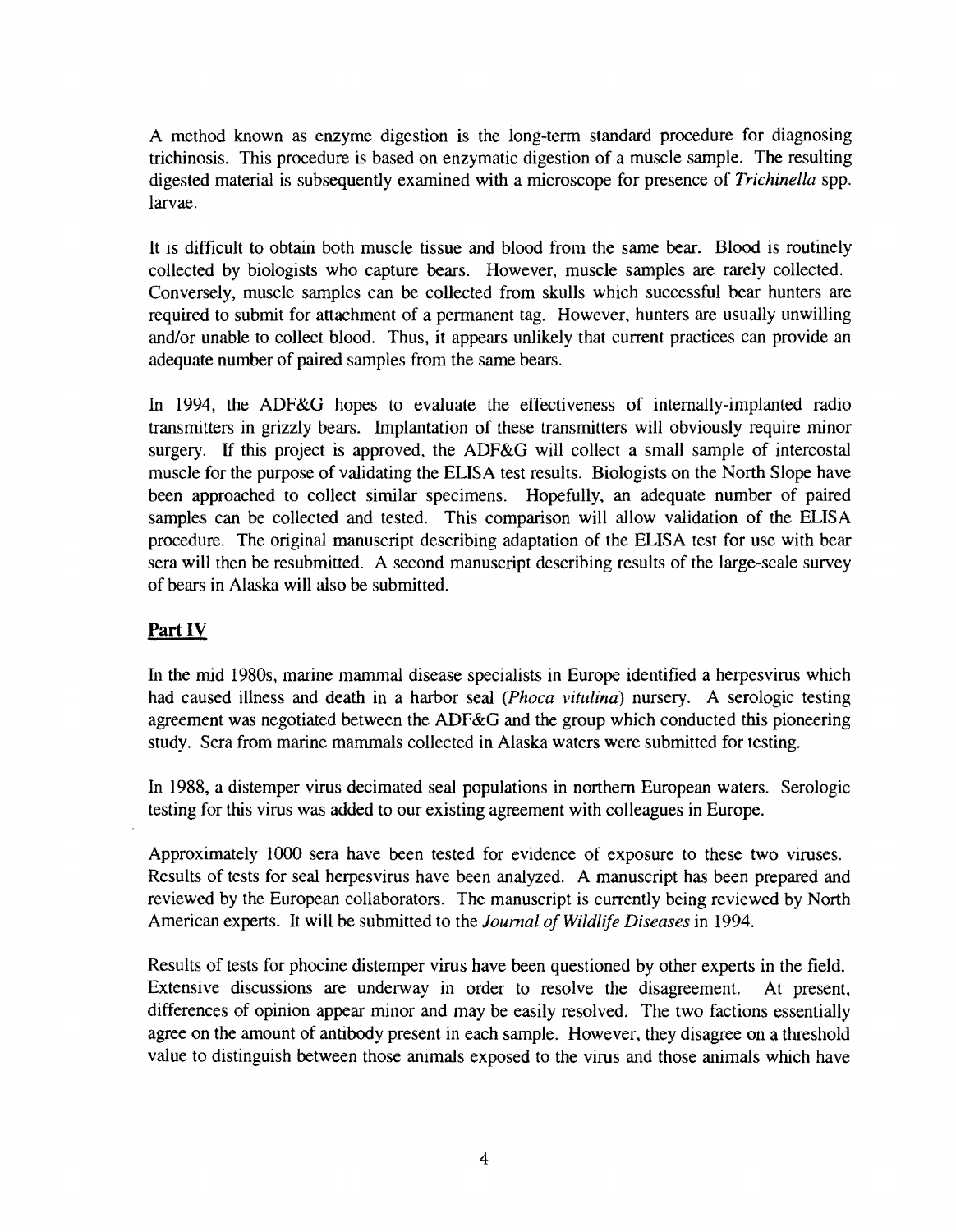not been exposed. Selection of this threshold value will have a major effect on the conclusions to be drawn from the survey. The ADF&G is coordinating discussions between the two groups.

Prepared by:

Randall L. Zamke Wildlife Biologist II Approved by:

Ruelen Z.

Wayne I. Regelin, Acting  $\mathcal{G}_{\text{irector}}$ Division of Wildlife Conservation

Division of Wildlife Conservation Steven R. Peterson, Senior Staff Biologist

Submitted by:

Daniel J. Reed Regional Research Coordinator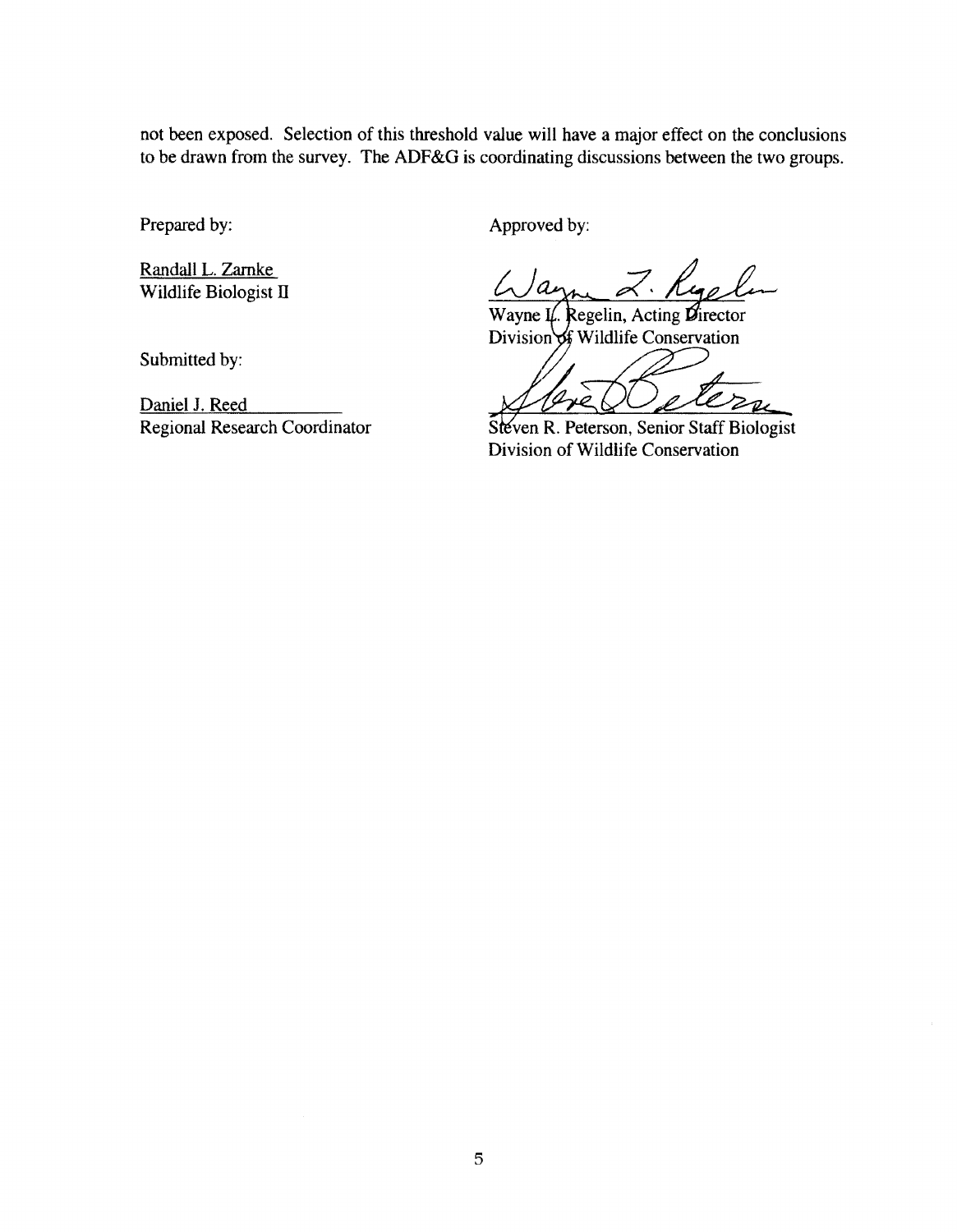## Alaska's Game Management Units

 $\pmb{\mathsf{s}}$ 

 $\overline{1}$